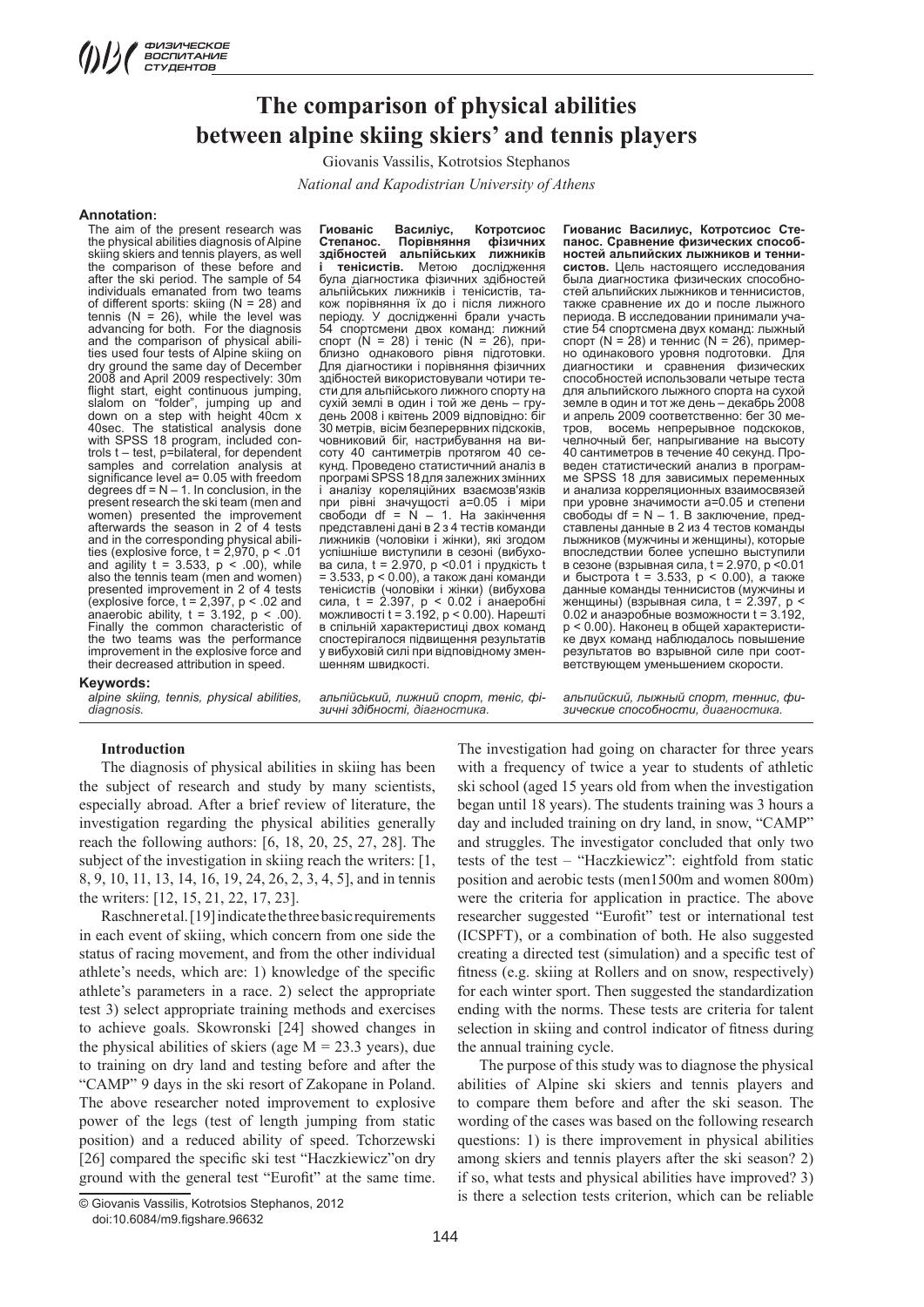

"simulation" tests to ski? 4) is the improvement due to the effects of altitude, in training or other random factors? 5) is there a comparison between alpine ski skiers and tennis players? The measurements and limitations that had included in the research were conducted in the same way: a) in the same geographical area, with the same weather conditions and at the same time of day, b) to a sample of people with the same characteristics, such as status, age and sex.

# **Methodology**

### *Participants*

The sample of 54 persons came from two different groups of sports: skiing  $(N = 28)$  and tennis  $(N = 26)$ , while both teams were at the level of advanced. In the group of skiers (Table 1) there were 20 men and 8 women, aged 20-28 years  $(21,75 \pm 1,51)$  years), with height 1,55-1,93m (1.76  $\pm$ 0,10) and weight 50-93kg (68,82  $\pm$ 10,71), while in the tennis team (Table 2) there were 18 men and 8 women, aged 18-25 years  $(20,77 \pm 2.07 \text{ years})$ , with height 1,62-1,87m  $(1,77 \pm 0.08)$  and weight 52-86kg  $(70,27 \pm 11,15)$ . The body mass index (BMI) of the skiers had the following values:  $18,34$  min  $- 25,95$  max (22,09)  $\pm 2,09$ ), while the tennis team had: 18,91 min – 24,59 max  $(22,33 \pm 1,85)$ .

## *Data collection*

For the diagnosis and comparison of skiers physical abilities and tennis players before and after the ski season were used four tests of the Alpine skiing on dry land [2, 3], on the same day in December 2008 and April 2009 respectively: street 30m with flight start, eightfold from a standstill, slalom on "folder", jumps on a stepping stone of 40cm x 40sec. The under listed tests are based on general international test (ICSPFT 1977 & 1989) with eight general tests (released prior to application of the test "Eurofit" -1991) and the test "Haczkiewicz" [9, 10]. The selection criterion for a test was the result of the published research or the candidate research which will tell us whether it is valid and reliable test for ski (see the introduction: [24, 26, 19] ). Specific tests of alpine skiing on dry land selected by researchers and writers, who presented the results of some tests with norms. These tests were as follows [2, 3]: 1) free running speed test, 30m road with flight start (perform two attempts and counting the best), 2) explosive power of legs test, eightfold with simultaneous ejection of two feet from a standstill (perform two attempts and measures the distance of the better effort), 3) agility test, slalom route on "folder" (perform two attempts and counting the best), 4) anaerobic test, side jumps on a "step" of 40cm for 40sec (we count the number of repetitions in an effort).

#### *Data collection process*

At the eve of the skier team at sea level (up to early December) they had exercise training program of all physical abilities three days a week. The program included all kinds of training methods and exercises, i.e. general and mimic on dry ground [2, 3]. For the practical part of the course-training the same skiers were at Parnassos Ski Center at an altitude of 1750-2300m. While staying in Arachova they were at an altitude of 1050m. The length of staying in the mountain was from 10 January to 10 April and specifically three consecutive days each week. The program included training methods and specific exercises at snow [2, 3]. The tennis team remained at sea level all the time (before, during and after winter). They had exercise training program of all physical abilities three days a week. The program included all kinds of training methods and exercises, i.e. general and special court.

#### *Design*

Factorial design  $(2 \times 2 \times 2)$  was applied, where there were two research teams, two measurements before and after the ski season with the last factor of gender (men and women) to be repeated.

#### *Statistical analysis*

 Statistical analysis was performed with the statistical program SPSS 18 and applied the comparison of two samples correlated values:  $4 \times 2$  (four test groups x two measurements: before and after the ski season), included t – test, p = bilateral, for dependent samples and correlation analysis at significance level  $a = 0.05$  with freedom degrees  $df = N - 1$ . The statistical indicators presented in the tables below were: mean (M), standard deviation (SD), standard error (SE) difference in average (D). In this research prerequisite to be valid this test is the t – index to be greater or the same to the value of the criterion (tc) of the t – test. Also it was tested the null hypothesis, i.e. after the ski season there would be improve to the performance of 4 separate trials, and therefore the corresponding physical abilities.

#### **Results**

## *Demographics of participants*

Age, gender and somatometric characteristics of skiing and tennis groups in the study are presented in Table 1 and 2.

## *Improving the physical capacity of the Alpine skiers*

After the ski season the difference (D) results was not statistically significant. Control t – test rejected the null hypothesis and showed performance improvement in most tests (Table 3, 4), where men have statistical improvement in only 1 of the 4 tests (agility tests – Slalom on "folder":  $t = 2.263$ ,  $p \le 0.04$ , while also in women the control  $t$ test showed improvement in only 2 of 4 tests: (explosive power test – "eightfold",  $t = 2.911$ ,  $p < 0.02$  and agility tests – slalom on "folder":  $t = 3.165$ ,  $p < .02$ ). Finally, the total group of men and women skiers have shoed statistically improvement in 2 of 4 tests: (explosive power test – "eightfold",  $t = 2,970$ ,  $p < 01$  and agility test – slalom on "folder":  $t = 3.533$ ,  $p < .00$ ).

## *Improving the physical capacity of tennis players*

After the ski season the difference (D) results was not statistically significant. Control  $t -$  test rejected the null hypothesis and shoed performance improvement in most tests (Table 5, 6) where men shoed statistically improvement in 2 of 4 tests («explosive power test – eightfold»,  $t = 3.137$ ,  $p < 01$  and "anaerobic test – jumps»,  $t = 3.167$ , p <.00, while in women control  $t -$  test showed no statistical improvement. Finally, the total tennis group of men and women shoes statistically improved in 2 of the 4 tests: («explosive power test- eightfold»,  $t = 2,397$ , p  $\leq$  02 and «anaerobic test-jumps» t = 3.192, p  $\leq$  00).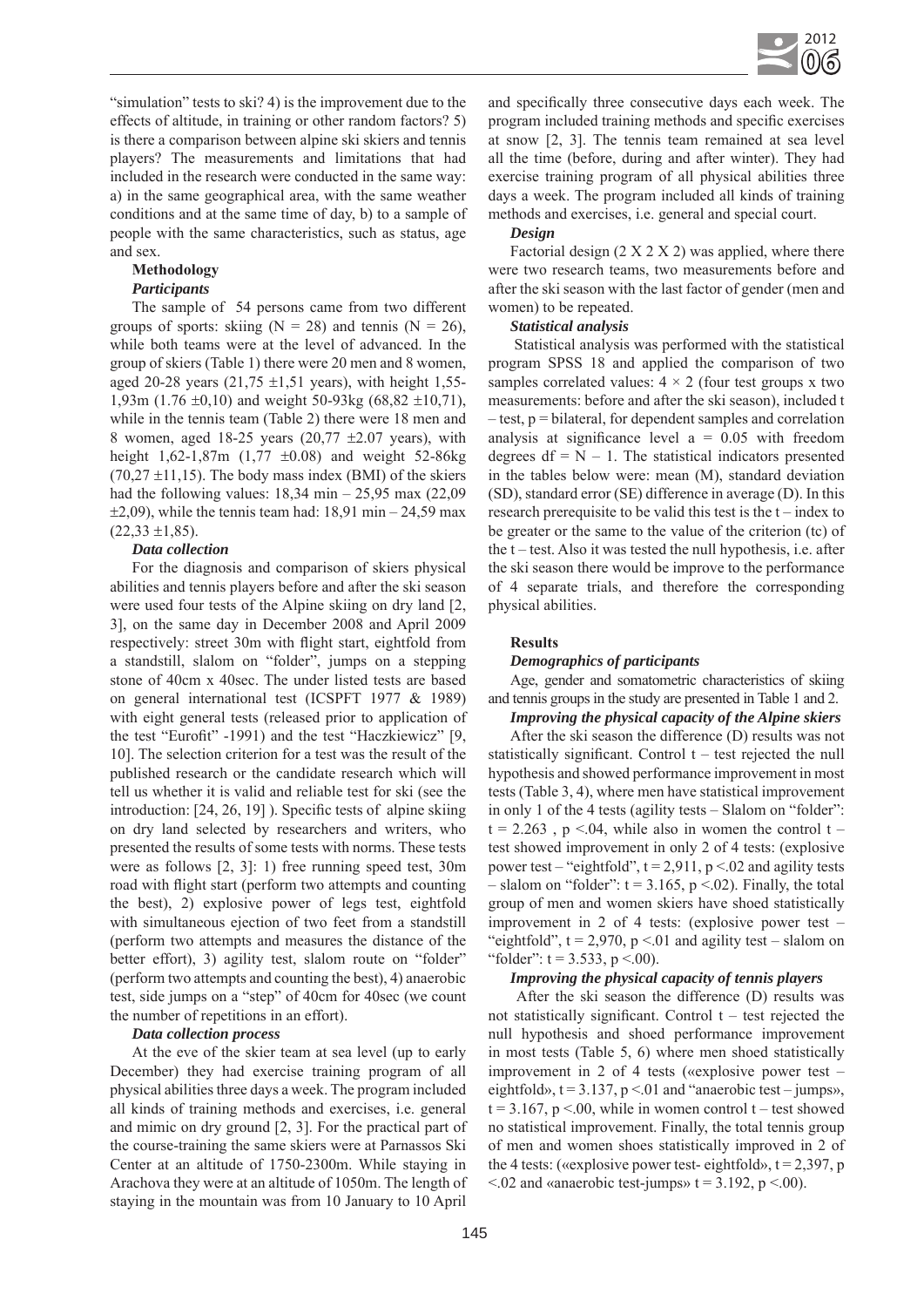

## Table 1

*Somatometric characteristics of skiers who participated in the tests before and after the ski season*

| <b>SKIERS</b> | <b>MEN</b> |           | <b>WOMEN</b> |      | <b>TOTAL</b> |           |            |            |  |  |
|---------------|------------|-----------|--------------|------|--------------|-----------|------------|------------|--|--|
| (N)           |            | $(N=20)$  | $(N=8)$      |      | $(N=28)$     |           |            |            |  |  |
|               | М          | <b>SD</b> | М            | SD   | M            | <b>SD</b> | <b>MIN</b> | <b>MAX</b> |  |  |
| AGE           | 21,75      | 1.77      | 21,75        | 0.46 | 21,75        | 1.51      | 20         | 28         |  |  |
| WEIGHT $(kg)$ | 74,05      | 7,21      | 55,75        | 5,28 | 68,82        | 10,71     | 50         | 93         |  |  |
| HEIGHT(m)     | 1,80       | 0,08      | 1,67         | 0,07 | 1,76         | 0,10      | 1,55       | 1,93       |  |  |
| BMI $(kg/m2)$ | 22,89      | 1,60      | 20,11        | 1,90 | 22,09        | 2,09      | 18,34      | 25,95      |  |  |

Table 2

*Somatometric characteristics of tennis players who participated in the tests before and after the ski season*

| TENNIS PLAYERS (N) |       | MEN<br>$(N=18)$ | WOMEN<br>$(N=8)$ |           | TOTAL<br>$(N=26)$ |           |            |            |  |
|--------------------|-------|-----------------|------------------|-----------|-------------------|-----------|------------|------------|--|
|                    | М     | <b>SD</b>       | M                | <b>SD</b> | M                 | <b>SD</b> | <b>MIN</b> | <b>MAX</b> |  |
| AGE                | 20.44 | 1,85            | 21,5             | 2,45      | 20,77             | 2,07      | 18         | 25         |  |
| WEIGHT $(kg)$      | 77,11 | 4,34            | 54,88            | 2,64      | 70,27             | 11.15     | 52         | 86         |  |
| HEIGHT(m)          | 1,81  | 0,04            | 1,66             | 0,02      | 1,77              | 0,08      | 1,62       | 1,87       |  |
| BMI $(kg/m2)$      | 23,43 | 0,80            | 19,85            | 0,73      | 22,33             | 1,85      | 18,91      | 24,59      |  |

Table 3

*The physical abilities comparison of skiers team, men (* $N = 20$ *) and women (* $N = 8$ *), before and after the ski season 2008-2009*

|             |                                                                   |            | STATISTICAL INDICATORS |           |           |              |           |           |                  |                                      |  |  |
|-------------|-------------------------------------------------------------------|------------|------------------------|-----------|-----------|--------------|-----------|-----------|------------------|--------------------------------------|--|--|
| <b>YEAR</b> | <b>TESTS - PHYSICAL</b><br><b>ABILITIES</b><br>(Measurement unit) | <b>SEX</b> | <b>BEFORE</b>          |           |           | <b>AFTER</b> |           |           | <b>VARIATION</b> | <b>CONTROL</b><br>$t - test$         |  |  |
|             |                                                                   |            | M                      | <b>SD</b> | <b>SE</b> | M            | <b>SD</b> | <b>SE</b> | D                | $t, p = bilateral,$<br>$p \leq 0.05$ |  |  |
|             | $30m$ – speed                                                     | A          | 3.79                   | .17       | .04       | 3.83         | .16       | .04       | $-.04$           | p > .05                              |  |  |
|             | (sec.)                                                            | г          | 4.62                   | .22       | .08       | 4.50         | .38       | .13       | .12              | p > .05                              |  |  |
|             | "eightfold" $-$<br>explosive force (m)                            | A          | 18.79                  | 1.45      | .33       | 19.21        | 1.40      | .31       | .42              | p > .05                              |  |  |
|             |                                                                   | Г          | 13.61                  | .76       | .27       | 14.70        | 1.13      | .40       | 1.09             | $t = 2.911$ , $p < .02$              |  |  |
| 2008-09     | $slalom - agility$                                                | A          | 12.48                  | .52       | .12       | 12.20        | .52       | .12       | .28              | $t = 2.263$ , $p < .04$              |  |  |
|             | (sec)                                                             | Г          | 13.71                  | .61       | .22       | 12.74        | .57       | .20       | .97              | $t = 3.165$ , $p < .02$              |  |  |
|             | jumps 40 sec<br>(repetitions num.)                                | A          | 44.9                   | 7.03      | 1.57      | 47.65        | 5.63      | 1.26      | 2.75             | p > .05                              |  |  |
|             |                                                                   | Г          | 36                     | 7.75      | 2.74      | 37           | 5.86      | 2.07      |                  | p > .05                              |  |  |

Table 4

*The physical abilities comparison of overall skiers team, men and women (* $N = 28$ *), before and after the ski season 2008-2009*

| <b>YEAR</b> | TESTS -                                            |              |               |           |           |              | STATISTICAL INDICATORS<br><b>CONTROL</b> |           |                  |                                             |
|-------------|----------------------------------------------------|--------------|---------------|-----------|-----------|--------------|------------------------------------------|-----------|------------------|---------------------------------------------|
|             | PHYSICAL<br><b>ABILITIES</b><br>(Measurement unit) | <b>SEX</b>   | <b>BEFORE</b> |           |           | <b>AFTER</b> |                                          |           | <b>VARIATION</b> | $t - test$                                  |
|             |                                                    |              | M             | <b>SD</b> | <b>SE</b> | M            | <b>SD</b>                                | <b>SE</b> | D                | $t, p = \text{bilateral},$<br>$p \leq 0.05$ |
|             | $30m$ – speed<br>(sec)                             | $A + \Gamma$ | 4.03          | .42       | .08       | 4.02         | .39                                      | .07       | .01              | p > .05                                     |
|             | "eightfold" $-$<br>explosive force (m)             | $A + \Gamma$ | 17.31         | 2.71      | .51       | 17.92        | 2.45                                     | .46       | .61              | $t = 2.970, p < .01$                        |
| 2008-09     | $slalom - agility$<br>(sec)                        | $A + \Gamma$ | 12.83         | .78       | .15       | 12.35        | .58                                      | .11       | .48              | $ t = 3.533, p < .00 $                      |
|             | jumps 40 sec<br>(repetitions num.)                 | $A + \Gamma$ | 42.36         | 8.19      | 1.55      | 44.61        | 7.43                                     | 1.40      | 2.25             | p > .05                                     |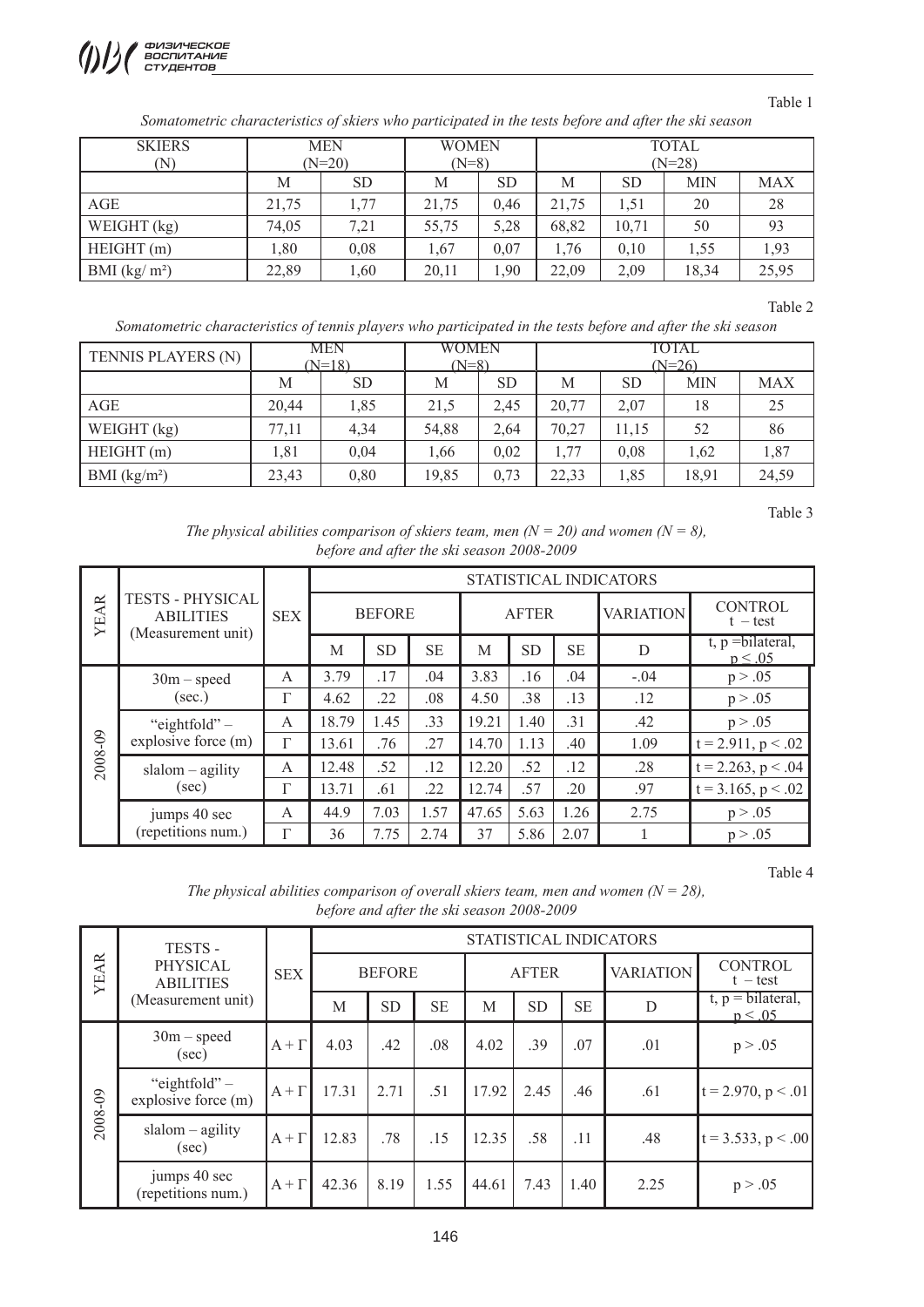

Table 5

|             |                                                                   |                | STATISTICAL INDICATORS |           |           |       |              |           |                  |                                            |  |  |
|-------------|-------------------------------------------------------------------|----------------|------------------------|-----------|-----------|-------|--------------|-----------|------------------|--------------------------------------------|--|--|
| <b>YEAR</b> | <b>TESTS - PHYSICAL</b><br><b>ABILITIES</b><br>(Measurement unit) | <b>SEX</b>     | <b>BEFORE</b>          |           |           |       | <b>AFTER</b> |           | <b>VARIATION</b> | <b>CONTROL</b><br>$t - test$               |  |  |
|             |                                                                   |                | M                      | <b>SD</b> | <b>SE</b> | M     | <b>SD</b>    | <b>SE</b> | D                | $t, p = \text{bilateral},$<br>$p \le 0.05$ |  |  |
|             | $30m$ – speed                                                     | A              | 4.39                   | .98       | .02       | 4.39  | .12          | .03       | .00              | p > .05                                    |  |  |
|             | (sec)                                                             | Г              | 4.78                   | .20       | .07       | 4.79  | .16          | .06       | $-.01$           | p > .05                                    |  |  |
|             | "eightfold" $-$<br>explosive force (m)                            | $\overline{A}$ | 16.77                  | 1.39      | .33       | 16.86 | 1.36         | .32       | .09              | $t = 3.137$ ,<br>$p \leq 0.01$             |  |  |
|             |                                                                   | Γ              | 12.71                  | .64       | .23       | 12.71 | .59          | .21       | .00.             | p > .05                                    |  |  |
| 2008-09     | $slalom - agility$<br>(sec)                                       | A              | 12.15                  | .68       | .16       | 12.16 | .71          | .17       | $-.01$           | p > .05                                    |  |  |
|             |                                                                   | Г              | 13.07                  | 1.16      | .41       | 12.97 | 1.08         | .38       | .10              | p > .05                                    |  |  |
|             | jumps 40 sec                                                      | A              | 38.06                  | 1.92      | .45       | 38.72 | 1.81         | .43       | .66              | $t = 3.167$ ,<br>$p \leq .00$              |  |  |
|             | (repetitions num.)                                                | P              | 30.25                  | 2.915     | 1.03      | 30.75 | 1.91         | .67       | .50              | p > .05                                    |  |  |

*The physical abilities comparison of tennis team, men (* $N = 18$ *) and women (* $N = 8$ *), before and after the ski season 2008-2009*

Table 6

*The physical abilities comparison of overall tennis team, men and women (* $N = 26$ *), before and after the ski season 2008-2009*

|                  | TESTS -                                  |              | STATISTICAL INDICATORS |           |           |              |           |           |                  |                                             |  |  |
|------------------|------------------------------------------|--------------|------------------------|-----------|-----------|--------------|-----------|-----------|------------------|---------------------------------------------|--|--|
| <b>AR</b><br>УE, | PHYSICAL ABILITIES<br>(Measurement unit) | <b>SEX</b>   | <b>BEFORE</b>          |           |           | <b>AFTER</b> |           |           | <b>VARIATION</b> | <b>CONTROL</b><br>$t - test$                |  |  |
|                  |                                          |              | M                      | <b>SD</b> | <b>SE</b> | M            | <b>SD</b> | <b>SE</b> | D                | $t, p = \text{bilateral},$<br>$p \leq 0.05$ |  |  |
|                  | $\overline{30m}$ – speed<br>(sec)        | $A + \Gamma$ | 4.51                   | .23       | .04       | 4.51         | .23       | .05       | .00.             | p > .05                                     |  |  |
| 2008-09          | "eightfold" $-$<br>explosive force (m)   | $A + \Gamma$ | 15.52                  | 2.26      | .44       | 15.59        | 2.27      | .45       | .07              | $t = 2.397$ ,<br>p < .02                    |  |  |
|                  | $slalom - agility$<br>(sec)              | $A + \Gamma$ | 12.43                  | .94       | .18       | 12.41        | .90       | .18       | .02              | p > .05                                     |  |  |
|                  | jumps 40 sec<br>(repetitions num.)       | $A + \Gamma$ | 35.65                  | 4.29      | .84       | 36.27        | 4.16      | .82       | .62              | $t = 3.192$ ,<br>p < 0.00                   |  |  |

## **DISCUSSION – CONCLUSIONS**

 Skowronski [24] to his investigation he observed improvement to the explosive strength of legs and reduced ability of speed, while to the present study we had similar effects only in the total group of men in all ages. Tchorzewski [26] observed that only the two tests of the test – "Haczkiewicz" were the criteria for application in practice means:"eightfold" from standstill and aerobic test (1500m men and 800m women). Giovanis and his colleagues [5] found that four of eight tests showed improvement after the ski season in men (eightfold, balance on the right foot, slalom and endurance 1000m) and respectively in women (balance on the right foot, dips into the parallel bars, static endurance at force of 2 feet and endurance of 600m). In overall and mixed men and women group there was improvement in 6 of the 8 tests. In conclusion, in this research skiing team (men and women) showed the improvement after the season time on 2 of the 4 tests and the corresponding physical abilities (explosive strength and agility), while also the tennis team (men and women) showed the improvement on 2 of the 4 tests and the corresponding physical abilities (explosive power and anaerobic ability).

The statistical validation  $(t - test)$  can lead to optimal diagnosis as a criterion for the test selection, as it did not reject the null hypothesis and showed for the total group of two sports men and women improvement in 2 of the 4 tests respectively. The valid choice of the test allows optimization diagnosis of trainer's physical abilities. It implies the talent selection, the assessment of individual preparation and trainer development level.

The performance improvement of the Alpine skiers team in "agility" compared with the tennis team may be due to the effects of altitude because of staying [4] and acquired slalom exercises in the training, while the performance improvement of tennis team in anaerobic ability compared with the group of Alpine skiers may be due to the greater during effort of the sport. Finally, the common feature of the two teams was the improvement to the "explosive power" performance and the reduced performance in "speed".